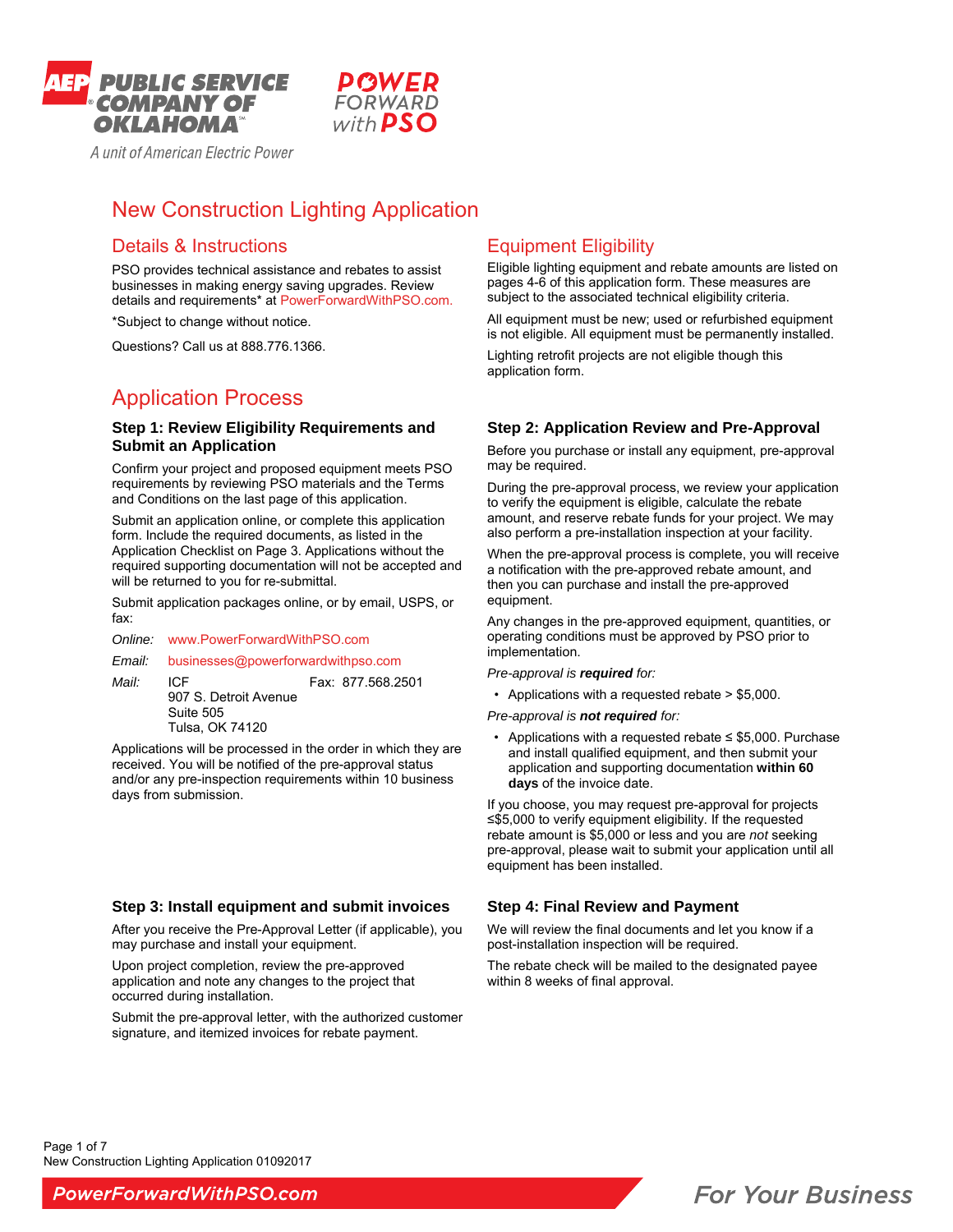



|                                                                                                             | <b>I. CUSTOMER INFORMATION</b>                                                   |                           |                    |                                            |                                                                                                    |                                                 |                                     |                                        |  |
|-------------------------------------------------------------------------------------------------------------|----------------------------------------------------------------------------------|---------------------------|--------------------|--------------------------------------------|----------------------------------------------------------------------------------------------------|-------------------------------------------------|-------------------------------------|----------------------------------------|--|
|                                                                                                             |                                                                                  |                           |                    |                                            | Expected Completion Date                                                                           |                                                 |                                     |                                        |  |
|                                                                                                             |                                                                                  |                           |                    |                                            | (or equipment invoice date, if already purchased)<br>PSO Electric Account # PSO Electric Account # |                                                 |                                     |                                        |  |
|                                                                                                             |                                                                                  |                           |                    |                                            |                                                                                                    |                                                 |                                     |                                        |  |
|                                                                                                             |                                                                                  |                           |                    |                                            |                                                                                                    |                                                 |                                     |                                        |  |
|                                                                                                             |                                                                                  |                           |                    |                                            |                                                                                                    |                                                 |                                     |                                        |  |
|                                                                                                             |                                                                                  |                           |                    |                                            |                                                                                                    |                                                 | $\mathsf{Zip}$                      |                                        |  |
|                                                                                                             |                                                                                  |                           |                    |                                            |                                                                                                    |                                                 |                                     |                                        |  |
|                                                                                                             |                                                                                  |                           |                    |                                            |                                                                                                    |                                                 |                                     |                                        |  |
| <b>Building Type (select one)</b>                                                                           |                                                                                  |                           |                    |                                            |                                                                                                    |                                                 |                                     |                                        |  |
| $\Box$ Office                                                                                               | $\Box$ Retail                                                                    | $\Box$ School             |                    | $\Box$ University                          |                                                                                                    | $\Box$ Religious Facility                       | $\Box$ Grocery                      | $\Box$ Lodging                         |  |
| $\Box$ Industrial                                                                                           | $\Box$ Warehouse                                                                 | $\Box$ Health<br>Facility | $\Box$ Multifamily |                                            | $\Box$ Restaurant                                                                                  |                                                 |                                     |                                        |  |
| Project Type (select one)                                                                                   |                                                                                  |                           |                    |                                            |                                                                                                    |                                                 |                                     |                                        |  |
| $\Box$ New Building                                                                                         | $\Box$ Equipment Replacement                                                     |                           | $\Box$ Expansion   |                                            | $\Box$ Renovation                                                                                  |                                                 | $\Box$ Other $\Box$                 |                                        |  |
|                                                                                                             | How did you hear about PSO's Business Rebates service?                           |                           |                    |                                            |                                                                                                    |                                                 |                                     |                                        |  |
| $\Box$ Billboard                                                                                            | $\Box$ Community Event $\Box$ Direct Mail                                        |                           |                    | $\Box$ Directly from a<br>Service Provider |                                                                                                    | □ Door Hanger □ Email                           |                                     | $\Box$ Internet ad or<br>search engine |  |
| $\Box$ Local Community $\Box$ Newspaper ad or $\Box$ Brochure/Flyer $\Box$ Radio ad or<br>article<br>Agency |                                                                                  |                           | program            |                                            |                                                                                                    | $\Box$ Word of Mouth $\Box$ TV ad or<br>program | $\square$ PSO bill/<br>newsletter   |                                        |  |
|                                                                                                             | $\Box$ PSO Call Center $\Box$ PSO Employee                                       |                           | $\Box$ PSO website |                                            |                                                                                                    |                                                 |                                     |                                        |  |
|                                                                                                             | <b>II. PAYMENT INFORMATION</b>                                                   |                           |                    |                                            |                                                                                                    |                                                 |                                     |                                        |  |
| Check Payable to:<br>$\Box$ PSO Customer<br>$\Box$ Service Provider                                         |                                                                                  |                           |                    |                                            |                                                                                                    |                                                 |                                     |                                        |  |
|                                                                                                             |                                                                                  |                           |                    |                                            |                                                                                                    |                                                 |                                     |                                        |  |
|                                                                                                             | Customer Signature (if payment to Service Provider) ____________________________ |                           |                    |                                            |                                                                                                    |                                                 |                                     |                                        |  |
|                                                                                                             |                                                                                  |                           |                    |                                            |                                                                                                    |                                                 |                                     |                                        |  |
|                                                                                                             | <b>III. SERVICE PROVIDER INFORMATION</b>                                         |                           |                    |                                            |                                                                                                    |                                                 |                                     |                                        |  |
|                                                                                                             | Company Name                                                                     |                           |                    |                                            |                                                                                                    |                                                 |                                     |                                        |  |
|                                                                                                             |                                                                                  |                           |                    |                                            |                                                                                                    |                                                 |                                     |                                        |  |
|                                                                                                             |                                                                                  |                           |                    |                                            |                                                                                                    |                                                 |                                     |                                        |  |
|                                                                                                             | Contact Person<br><u>Contact Person</u>                                          |                           |                    |                                            |                                                                                                    |                                                 |                                     |                                        |  |
|                                                                                                             |                                                                                  |                           |                    |                                            |                                                                                                    |                                                 | Email <u>______________________</u> |                                        |  |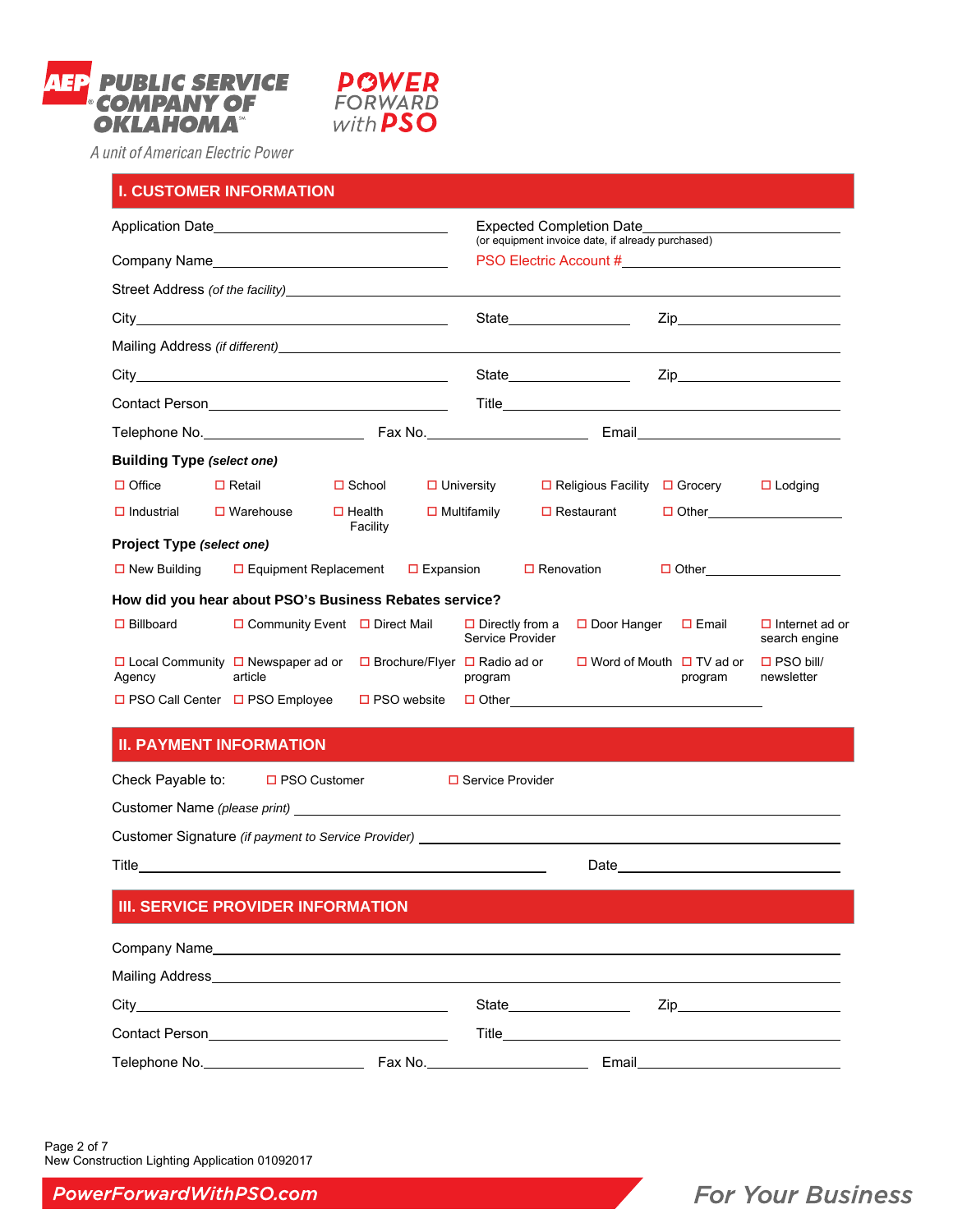



### **IV. PROJECT INFORMATION**

Who is submitting this application?  $\Box$  PSO Customer  $\Box$  Service Provider

*This lets us know who to contact if there are any questions about the application. The PSO customer will always be notified of the application status and rebate amount.* 

Has the equipment been purchased and/or installed?  $\Box$  Yes  $\Box$  No

*If your requested rebate amount is \$5,000 or less and you are not seeking pre-approval, please wait to submit your application until post-installation. Please see Page 1 for pre-approval requirements.* 

As a reminder, applications will not be accepted for projects in the proposal phase where the customer has not awarded a contract to the service provider.

# **V. APPLICATION CHECKLIST**

- $\Box$  This completed application form (or online application), including Customer's signature in Customer Acknowledgement section.
- $\square$  Manufacturer's specification (spec/cut) sheets for all lamps, ballasts, fixtures and controls. Circle or highlight model numbers and required efficiency ratings.
- $\Box$  Department of Energy COMcheck, or equivalent document listing equipment model numbers, wattages, and quantities.
- $\square$  Lighting layout and schedule\*
- $\Box$  Equipment information: completed New Construction Lighting electronic worksheet
- $\Box$  Itemized invoice(s), including model numbers and quantities (at time of project completion).

*\*Facilities installing 100 fixtures or fewer are not required to provide a lighting layout.* 

### **VI. CUSTOMER ACKNOWLEDGMENT**

*By signing below, I hereby certify that all statements made on this application are correct to the best of my knowledge and that I have read and agree to the Terms & Conditions on the last page of this application.*

PSO Customer or Authorized Representative Name *(please print)\_\_\_\_* 

Customer Signature \_\_\_\_\_\_\_\_\_\_\_\_\_\_

Title Date

For more information about the rebates, visit PowerForwardWithPSO.com or call 888.776.1366.

**For Your Business**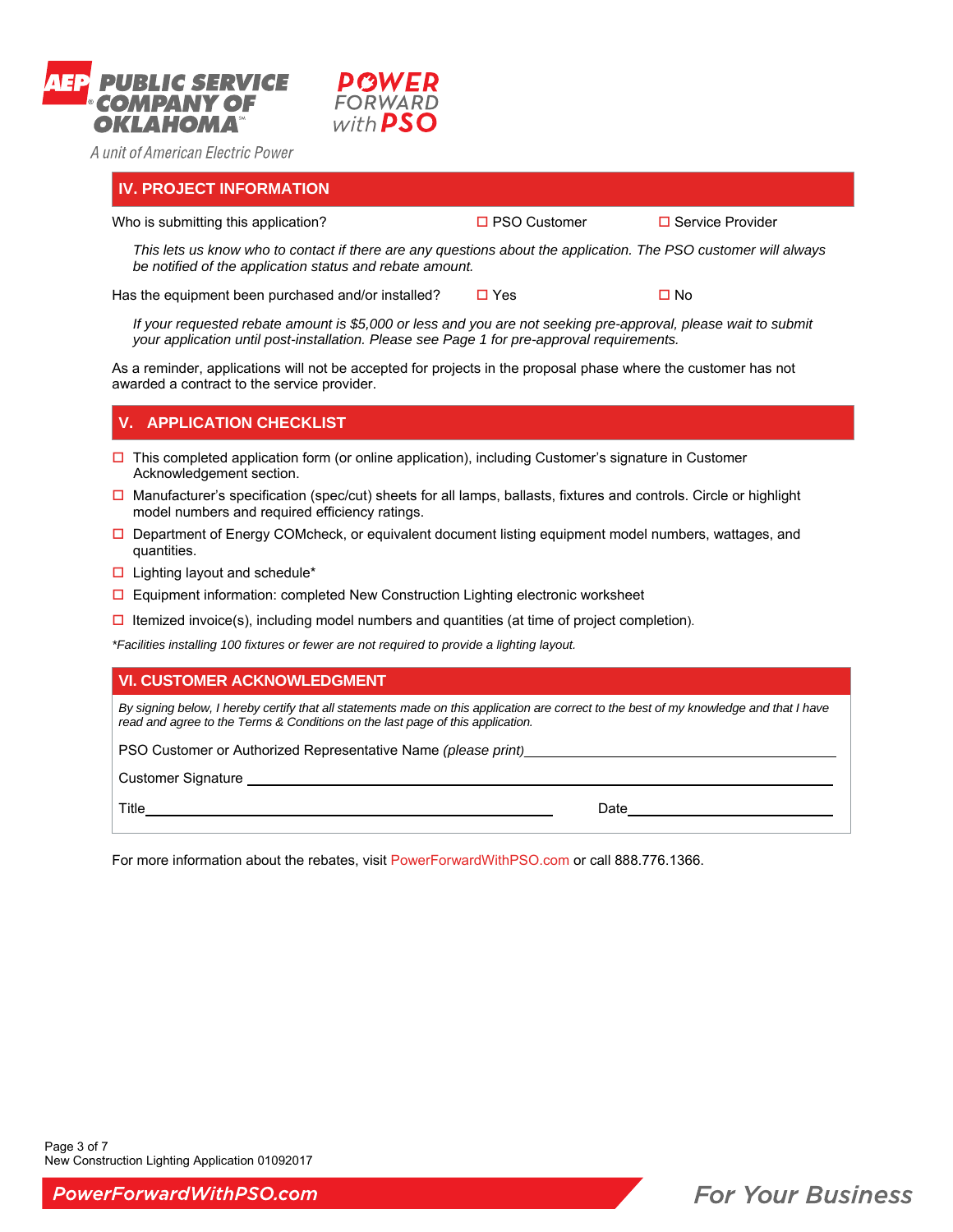



### **VII. NEW CONSTRUCTION LIGHTING ELIGIBILITY AND TECHNICAL REQUIREMENTS**

#### **General**

- Rebates for new construction lighting are available for reducing the lighting power density (LPD), watts per square foot, from the baseline lighting design that complies with ASHRAE/IESNA 90.1–2004 Interior Lighting Power Allowance.
- Wattage reduction may be calculated on a space-by-space or building-area basis. To qualify for new construction lighting rebates, projects must have an installed LPD that is at least 20 percent less than what the code requires.
- Rebates also are available for qualifying lighting controls, including occupancy controls and daylight dimming controls.

#### **Project Requirements**

- Must be a new construction project or, on a case-by-case basis, an extensive/substantial renovation project that consists of the installation of new fixtures throughout the building or renovated spaces.
- Must provide maintained lighting levels in accordance with IESNA recommendations.
- Must provide high-quality lighting achieving appropriate levels of glare control, color rendering, lighting uniformity, and other lighting quality parameters.

#### **Technical Requirements**

- High-performance and reduced-wattage T8 lamps and ballasts must be specified if T8 systems are being installed. A current list of qualifying products is available at the Consortium for Energy Efficiency (CEE) website.
- LED luminaires must be listed on the Design Lights Consortium (DLC) or ENERGY STAR® Qualified Products list.

#### **Required Supporting Documentation**

- COMcheck or equivalent document listing equipment model numbers, wattages, and quantities.
- Lighting layout and schedule.
- Manufacturer's specification sheets for all equipment specified.
- New construction lighting worksheet.

Note: PSO reserves the right to require submission of site-specific photometric reports and/or point-by-point lighting calculations for each significant space type.

### **VIII. NEW CONSTRUCTION INTERIOR LIGHTING CALCULATION INSTRUCTIONS**

Projects must have an installed LPD that is at least 20 percent less than ASHRAE/IESNA 90.1–2004 Interior Lighting Power Allowance baseline LPDs to qualify for new construction lighting rebates. ASHRAE/IESNA LPD reference tables are provided on the new construction lighting worksheet.

#### **Step 1: Select Calculation Method**

- Building Area Method:
	- o To be used for projects involving the entire building or projects involving a single, independent, and separate occupancy in a multi occupancy building.
	- o All lighting in the building or separate occupancy must be included in the calculations.
	- Space-by-Space Method:
		- o To be used for projects involving a portion of a building or as an alternative to the building area method for those buildings involving multiple space types.

### **Step 2: Determine Building or Space Type Information**

- Determine square footage of building or space types being considered for this application.
- Determine total lighting wattage for the building or space type.

#### **Step 3: Complete New Construction Lighting Worksheet**

 The New Construction Lighting Worksheet must be completed to calculate the rebates using one of the methods described in Step 1. To be considered for a rebate, an electronic copy of the worksheet (.xls) must be completed and submitted with each application.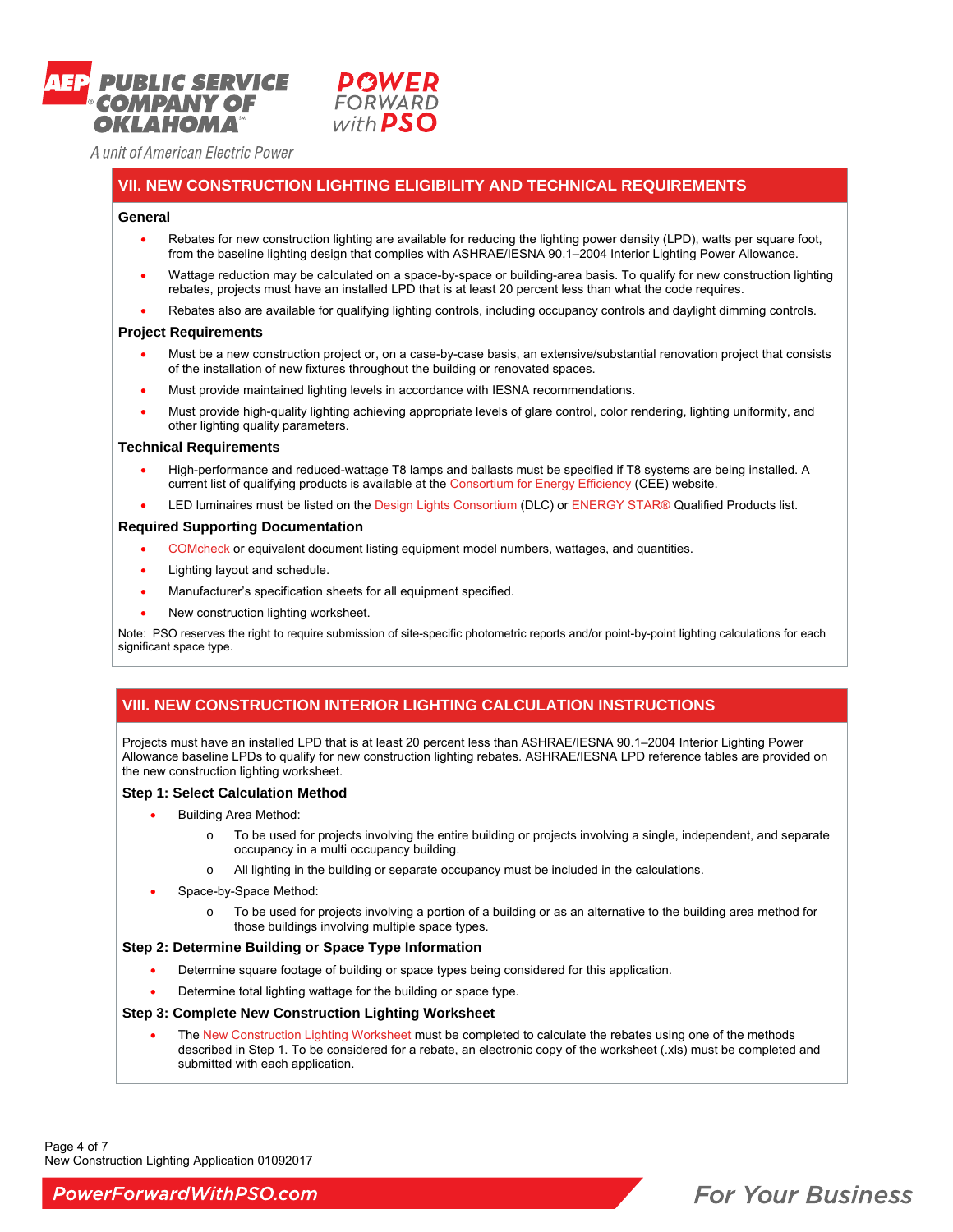



| <b>IV. NEW CONSTRUCTION INTERIOR LIGHTING MEASURES AND REBATES</b> |                            |                                |                                                                                                                                                                      |  |  |  |  |  |
|--------------------------------------------------------------------|----------------------------|--------------------------------|----------------------------------------------------------------------------------------------------------------------------------------------------------------------|--|--|--|--|--|
| Measure<br>Code                                                    | Measure<br>Requirement     | Rebate/<br><b>Watt Reduced</b> | <b>Technical Requirements</b>                                                                                                                                        |  |  |  |  |  |
| Tier 1                                                             | $> 20\%$ below<br>Base LPD | \$0.20 per watt*               | This application can be used for either new construction or major<br>renovation projects.                                                                            |  |  |  |  |  |
| Tier 2                                                             | $>$ 30% below<br>Base LPD  | \$0.40 per watt*               | All performance lighting calculations must be performed using the New<br>Construction Lighting Worksheet found on the PSO website.<br>*Subject to a \$45/fixture cap |  |  |  |  |  |

# **X. INTERIOR LIGHTING CONTROL ELIGIBILITY AND TECHNICAL REQUIREMENTS**

 Rebates are also available for new construction projects involving the installation of qualifying lighting controls. Lighting control installations required by applicable state and local energy codes are not eligible for rebates.

 Applicants must claim controls rebates using the new construction lighting worksheet. The following table describes available new construction lighting controls rebates.

## **XI. INTERIOR LIGHTING CONTROL MEASURES AND REBATES**

| Measure<br>Code | Proposed Measure                                          | Min. Watts<br>Controlled | Rebate/<br>Unit  | <b>Technical Requirements</b>                                                                                                                                                                                                                                    |
|-----------------|-----------------------------------------------------------|--------------------------|------------------|------------------------------------------------------------------------------------------------------------------------------------------------------------------------------------------------------------------------------------------------------------------|
| 81              | Occupancy Control -<br><b>Wall Switch</b><br>Replacement. | 40                       | \$9/<br>Control  | Hardwired wall switch occupancy control; passive<br>$\bullet$<br>infrared, ultrasonic or dual technology<br>Residential grade controls or those with manual on<br>$\bullet$<br>override capability are not eligible                                              |
| 82              | Occupancy Control -<br>Ceiling/Wall Mount.                | 119                      | \$15/<br>Control | Hardwired, wireless ceiling or wall-mounted remote<br>$\bullet$<br>occupancy control; passive infrared, ultrasonic or<br>dual technology                                                                                                                         |
| 83              | Occupancy Control-<br>Fixture Mounted.                    | 40                       | \$15/<br>Control | Hardwired fixture-mounted occupancy controls;<br>$\bullet$<br>passive infrared, ultrasonic or dual technology<br>Controls may be furnished as new equipment by<br>$\bullet$<br>fixture manufacturer or installed on existing fixture(s)<br>as a retrofit measure |

Page 5 of 7 New Construction Lighting Application 01092017

PowerForwardWithPSO.com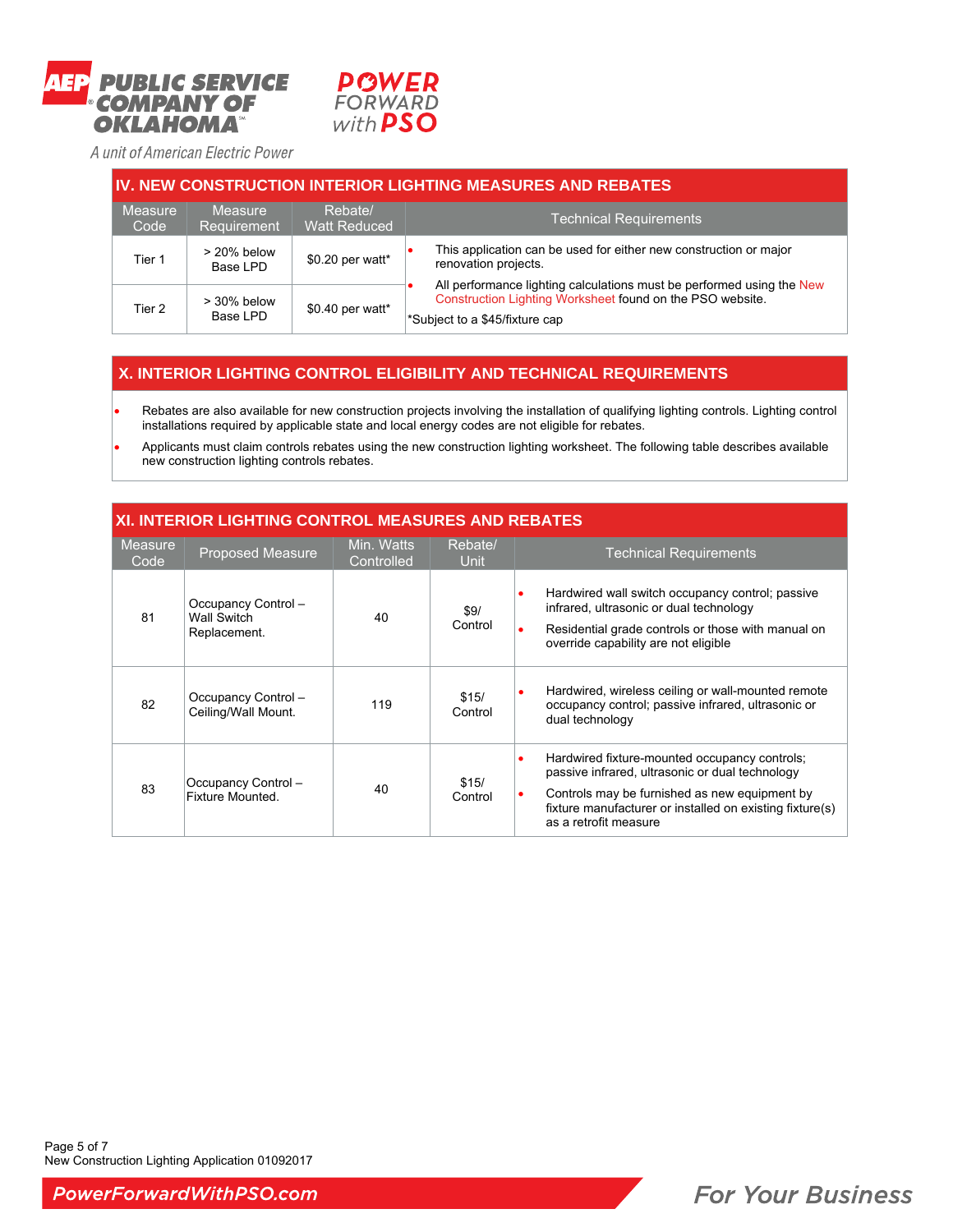



## **XII. EXTERIOR LED LIGHTING ELIGIBILITY AND TECHNICAL REQUIREMENTS**

- Rebates are also available for new construction projects involving the installation of exterior LED fixtures. Non-LED exterior fixtures are not eligible for rebates.
- LED luminaires must be listed on the Design Lights Consortium (DLC) or ENERGY STAR® Qualified Products list.
- Applicants must claim exterior LED lighting rebates using the new construction lighting worksheet. The following table describes available new construction exterior LED lighting rebates.

### **XIII. EXTERIOR LED LIGHTING CONTROL MEASURES AND REBATES Measure** deasure Proposed Measure Rebate / Unit Technical Requirements<br>Code 211 | Install LED Fixture (<40 Watts) | \$5 / Fixture Exterior LED fixtures installed as part of a new construction or major renovation project. LED luminaires must be listed on the Design Lights Consortium (DLC) or ENERGY STAR® Qualified Products list. 212 | Install LED Fixture (41-65 Watts) | \$10 / Fixture 213 | Install LED Fixture (66-100 Watts) | \$15 / Fixture 214 | Install LED Fixture (101-150 Watts) | \$20 / Fixture 215 | Install LED Fixture (151-250 Watts) | \$35 / Fixture 216 | Install LED Fixture (251-350 Watts) | \$50 / Fixture 217 | Install LED Fixture (351-700 Watts) | \$100 / Fixture

Page 6 of 7 New Construction Lighting Application 01092017